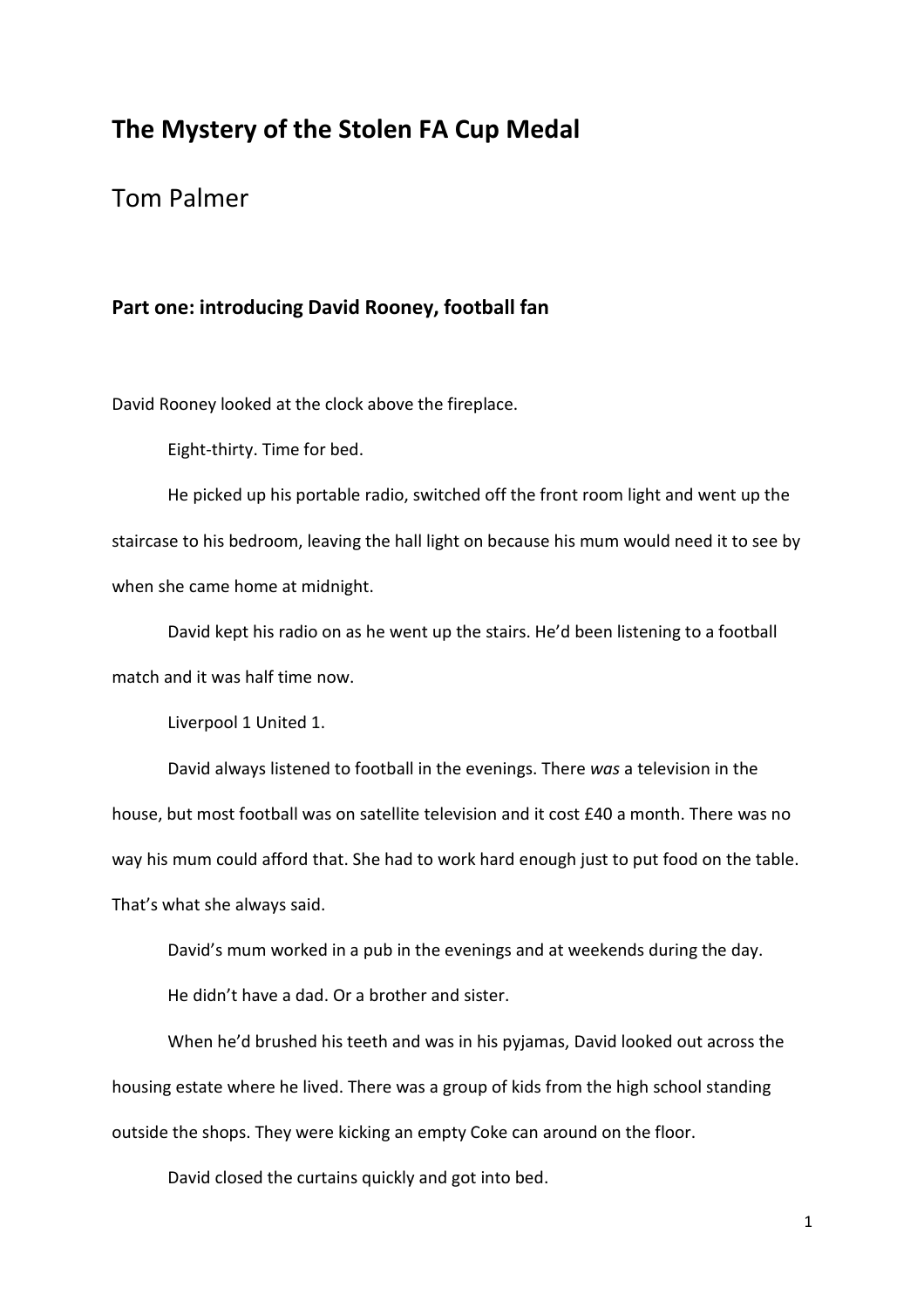He had until half past ten to read. Then it was lights out. That was his mum's rule. And he always stuck to his mum's rules.

 David picked up a book he'd borrowed from the library. An Illustrated History of United Football Club. And then he was lost in the facts and pictures about his favourite team, as he listened to the match.

 David was allowed to stay up until 9.30pm. That's when matches finished usually. An hour later David's light was off and his eyes were shut. United had drawn at Liverpool. 2-2. So he was neither happy nor sad.

This was one of his favourite bits of the day. He closed his eyes and pretended he had been at the United game, chanting with the crowd, celebrating the goals. He did this every night. This was how he got to sleep without his mum being in the house. It was something he'd taught himself.

Although he lived less than a mile from United's stadium, David had never been to see them play. That cost £50 a ticket. Too much.

Sometimes noises interrupted David's football fantasies.

The kids on the street outside.

Police cars going past with their sirens blasting.

And, sometimes, noises from next door.

 David had never met his next door neighbour. In fact, he barely knew anyone in the street where he lived. But he knew some things about the old man next door.

 He knew he went to bed at 10pm. Because that was the time he could hear him brushing his teeth and switching his light off.